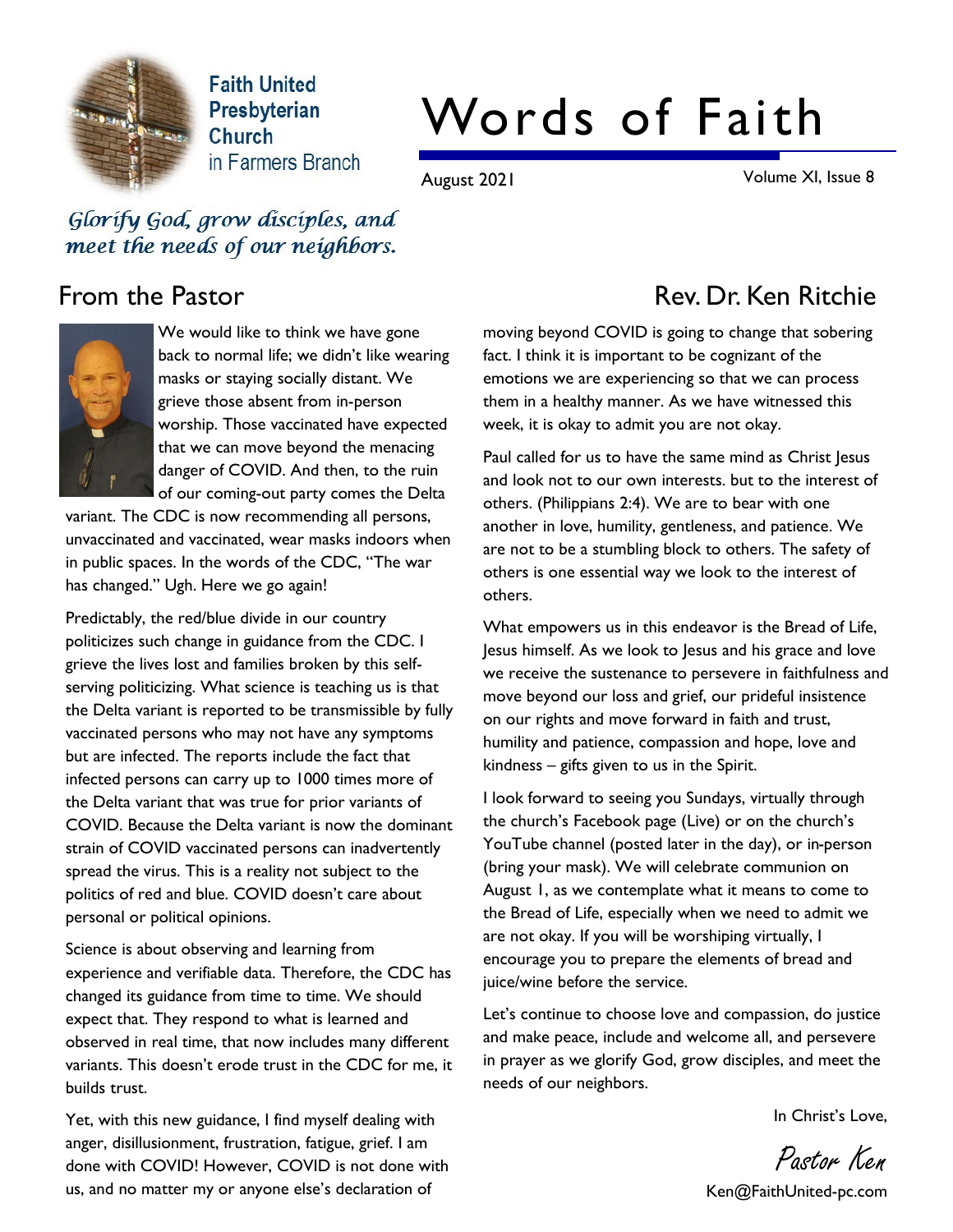## Page 2 Words of Faith

### Outreach & Evangelism Debbie Rainier

LET'S ROLL Toilet Paper Challenge—Metrocrest Services is attempting to collect 100,000 rolls of toilet paper by August 26. In 2020 Metrocrest provided 25,638 of our neighbors with food and hygiene supplies (including toilet paper). Every year toilet paper is one of the most expensive items for the pantry to purchase. 100,000 rolls of toilet paper will equal one year of toilet paper for the pantry. The funds they save will be able to be used for other pressing needs in our neighborhood! Let's do our part! You can bring toilet paper to the church by Sunday, August 22. We will deliver it to Metrocrest. Let's roll!



metrocrest: So services





Chapel Hill School Supply Drive—We will continue to accept school supply donations until August 8. A list of needed supplies is available in the Narthex or on the collection table near the Church Office.

### Weekly Bible Study class **Rich Lewis** Rich Lewis

The class is currently led by Rich Lewis. They continue their study of the Gospel of Luke and have returned to their classroom. Since there is limited fellowship opportunities before worship they currently meet from 9:45 until 10:45. The class will not meet on August 1. They will meet again on August 8. Rich looks forward to seeing you then.

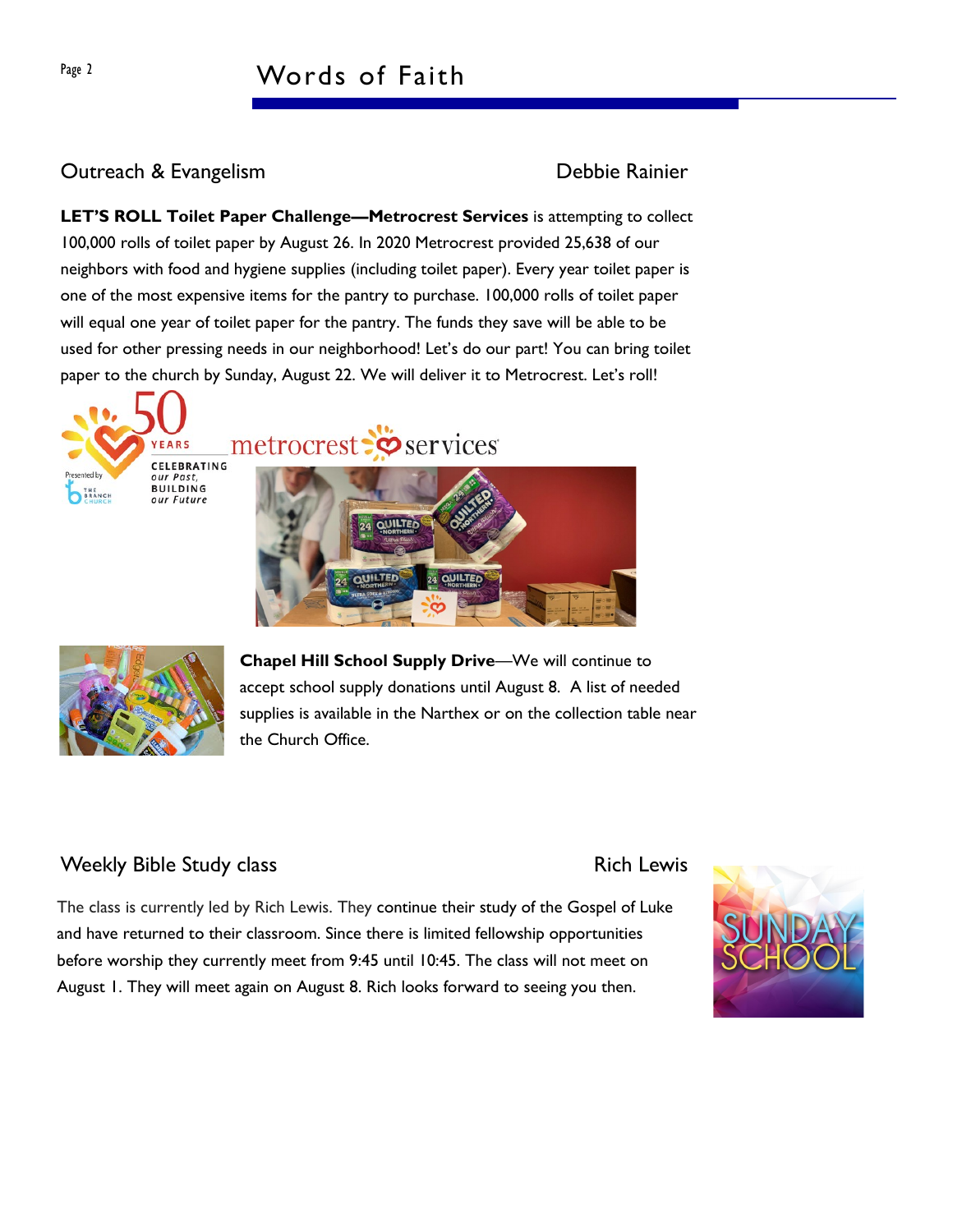#### Happy Birthday!

#### August 2

- ¯ Terry Stottlemyer
- August 3
- ¯ Tom Duell
- August 6
- ¯ Terrie Russell

#### August 7

\* Judy Saunders

# August 10

- ¯ Tom Meurer Chris Walker August 11 \* Renee Wensley August 12 \* Alan Swope
- August 18 \* Kathryn Heffler August 19 \* Betty Russ August 21 \* Jennifer Tiemann August 27 \* Gail Crumpler



### August 29 \* Jeanne Haben August 30

\* Nancy Smith



#### Homebound or Recovering:

- © Linda Fehmel (Frank's niece)
- © Charley Rae Furrh (Terri Russell's cousin)
- © Freddie Simmons

#### Prayers for:

- David Duell
- Dale Durcholz
- © Kathie Heffler
- © Roger Jones
- Mike Jones
- © George & Mozelle Mills
- Barbara Stein
- © Dennis Van Deventer

Next newsletter is September 2021. Deadline for articles, Friday, August 20. Contact church office or Brenda Swindle via email to submit articles.



Worship services are available In-Person, via Facebook Live, or on our YouTube channel. Worship resources available at www.FaithUnited-pc.com